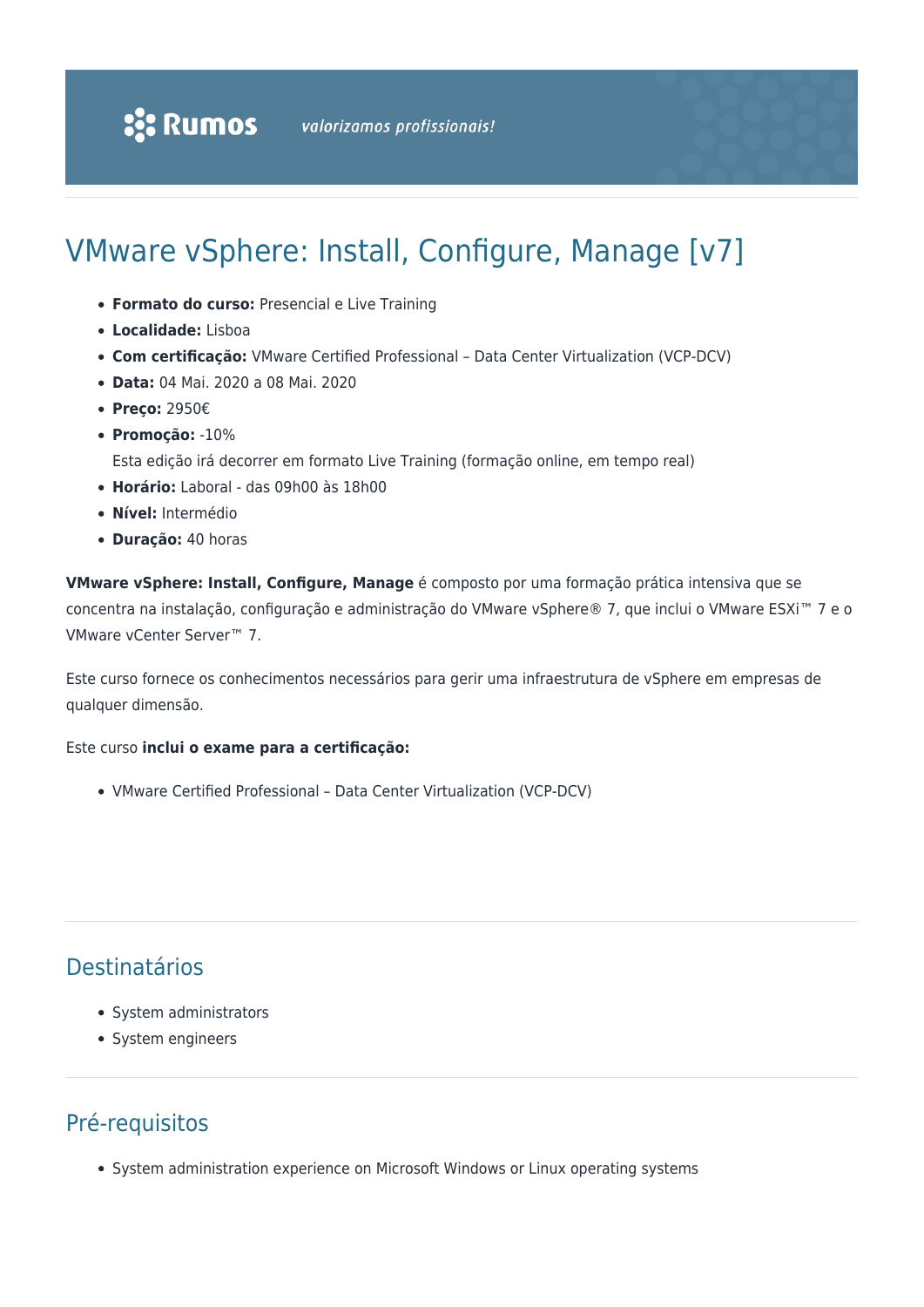# **Objectivos**

- Describe the software-defined data center (SDDC)
- Explain the vSphere components and their function in the infrastructure
- Install and configure ESXi hosts
- Deploy and configure VMware vCenter® Server Appliance™
- Use VMware vSphere® Client™ to manage the vCenter Server inventory and the vCenter Server configuration
- Manage, monitor, back up, and protect vCenter Server Appliance
- Create virtual networks with vSphere standard switches
- Describe the storage technologies supported by vSphere
- Configure virtual storage using iSCSI and NFS storage
- Create and manage VMware vSphere® VMFS datastores
- Use the vSphere Client to create virtual machines, templates, clones, and snapshots
- Create a content library and deploy virtual machines from templates in the library
- Manage virtual machine resource use
- Migrate virtual machines with VMware vSphere® vMotion® and VMware vSphere® Storage vMotion®
- Create and manage a vSphere cluster that is enabled with VMware vSphere® High Availability and VMware vSphere® Distributed Resource Scheduler™
- Discuss solutions for managing the vSphere life cycle
- Use VMware vSphere® Lifecycle Manager™ to perform upgrades to ESXi hosts and virtual machines

### Metodologia

Este curso está disponível na modalidade:

- Presencial
- [Live Training](https://rumos.pt/formacao/rumos-live-training/)

### Programa

#### **Course Introduction**

- Introductions and course logistics
- Course objectives

#### **Introduction to vSphere and the Software-Defined Data Center**

- Explain basic virtualization concepts
- Describe how vSphere fits into the software-defined data center and the cloud infrastructure
- Explain how vSphere interacts with CPUs, memory, networks, and storage
- Recognize the user interfaces for accessing the vCenter Server system and ESXi hosts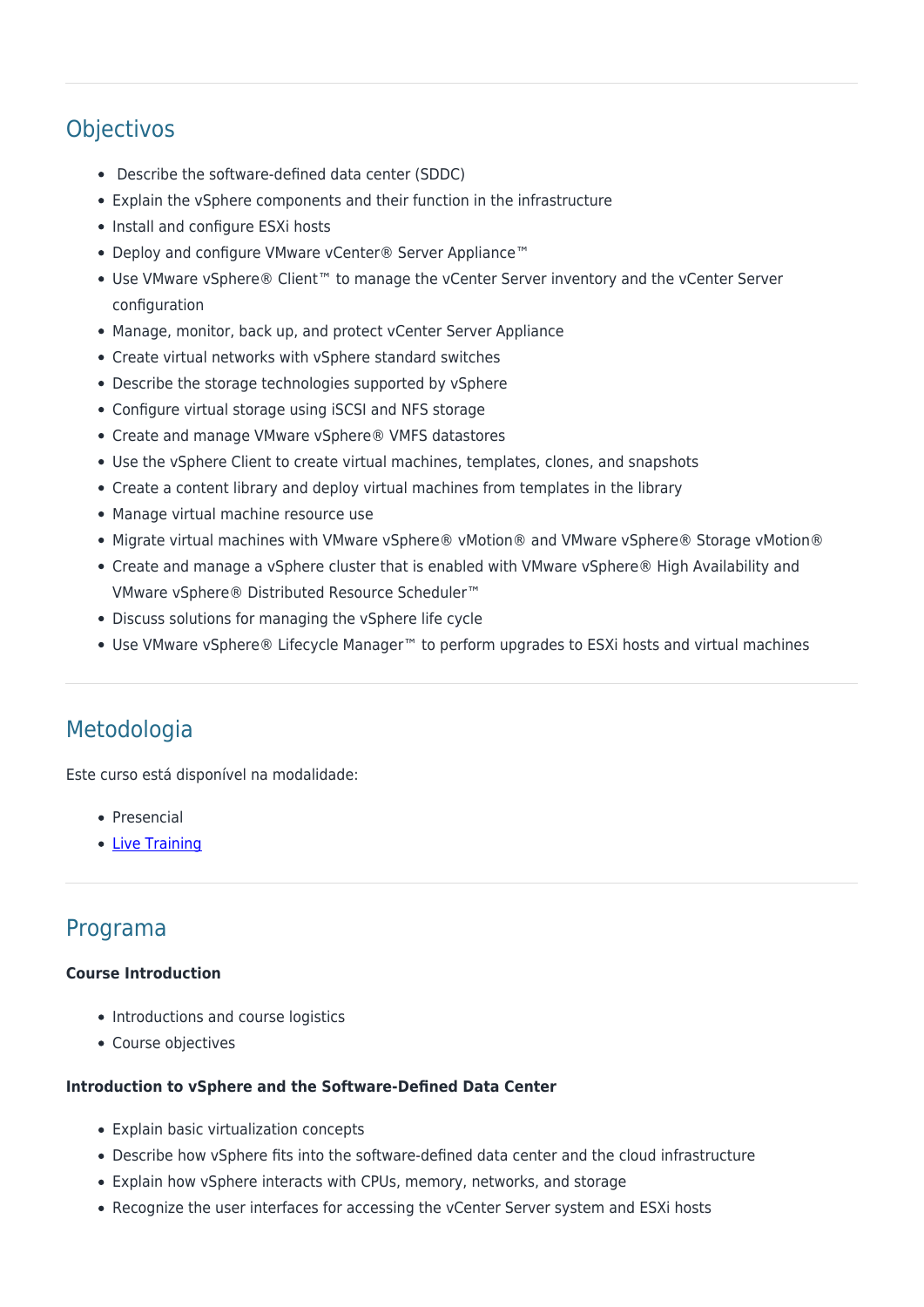- Describe the ESXi host architecture
- Navigate the Direct Console User Interface (DCUI) to configure an ESXi host
- Recognize ESXi host user account best practices
- Install an ESXi host
- Use VMware Host Client™ to configure ESXi host settings

#### **Virtual Machines**

- Create and provision a virtual machine
- Explain the importance of VMware Tools™
- Install VMware Tools
- Identify the files that make up a VM
- Recognize the components of a VM
- Recognize virtual devices supported by a VM
- Describe the benefits and use cases for containers
- Identify the parts of a container system

#### **vCenter Server**

- Describe the vCenter Server architecture
- Discuss how ESXi hosts communicate with vCenter Server
- Deploy and configure vCenter Server Appliance
- Use vSphere Client to manage the vCenter Server inventory
- Add data center, organizational objects, and hosts to vCenter Server
- Use roles and permissions to enable users to access objects in the vCenter Server inventory
- Back up vCenter Server Appliance
- Monitor vCenter Server tasks, events, and appliance health
- Use VMware vCenter Server® High Availability to protect a vCenter Server Appliance

#### **Configuring and Managing Virtual Networks**

- Create and manage standard switches
- Describe the virtual switch connection types
- Configure virtual switch security, traffic-shaping, and load-balancing policies
- Compare vSphere distributed switches and standard switches

#### **Configuring and Managing Virtual Storage**

- Identify storage protocols and storage device types
- Discuss ESXi hosts using iSCSI, NFS, and Fibre Channel storage
- Create and manage VMFS and NFS datastores
- Explain how multipathing works with iSCSI, NFS, and Fibre Channel storage
- Recognize the components of a VMware vSAN™ configuration

#### **Virtual Machine Management**

- Use templates and cloning to deploy new virtual machines
- Modify and manage virtual machines